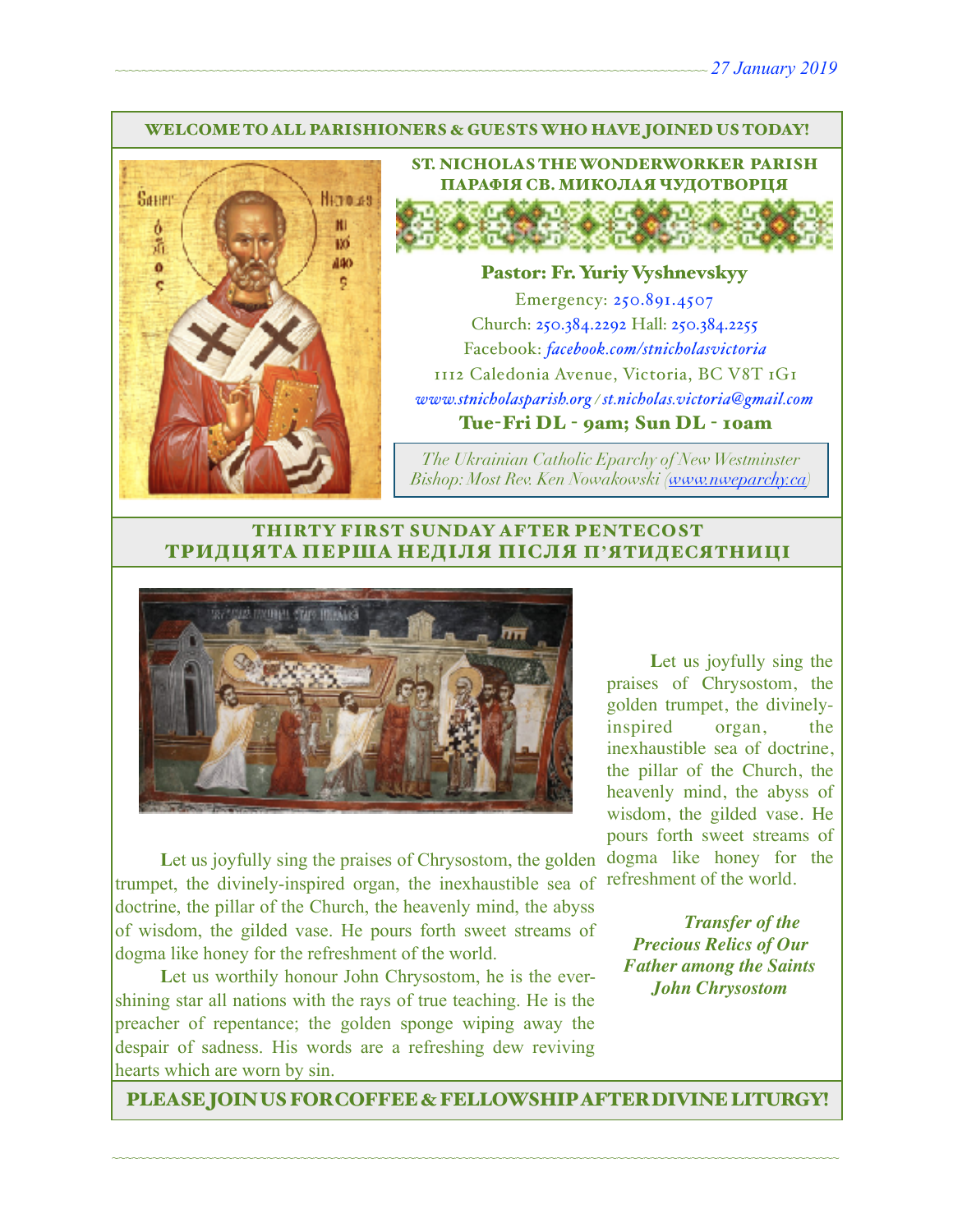| <b>SUNDAY HYMNS</b>                                                                                                                                                                                               |                                                  |                                                                         |                                                                    |                                       |          |  |
|-------------------------------------------------------------------------------------------------------------------------------------------------------------------------------------------------------------------|--------------------------------------------------|-------------------------------------------------------------------------|--------------------------------------------------------------------|---------------------------------------|----------|--|
| <b>OPENING HYMN</b>                                                                                                                                                                                               |                                                  |                                                                         | Бог Предвічний / God Eternal pg. 28-29                             |                                       |          |  |
| <b>COMMUNION HYMN</b>                                                                                                                                                                                             |                                                  | Бог Ся Рождає / God is Begotten pg. 34-36                               |                                                                    |                                       |          |  |
| <b>CLOSING HYMN</b>                                                                                                                                                                                               |                                                  |                                                                         | Во Вифлиємі Нині Новина / In Bethlehem the City of David pg. 52-53 |                                       |          |  |
| Please join us today in singing our Sunday hymns!                                                                                                                                                                 |                                                  |                                                                         |                                                                    |                                       |          |  |
| <b>SUNDAY &amp; DAILY SCHEDULE</b>                                                                                                                                                                                |                                                  |                                                                         |                                                                    |                                       |          |  |
| <b>SUNDAY</b> , January 27                                                                                                                                                                                        |                                                  |                                                                         | Divine Liturgy - for the Parishioners of St Nicholas Parish        |                                       | 10:00 AM |  |
| <b>MONDAY, January 28</b>                                                                                                                                                                                         |                                                  | <b>NO SERVICESS</b>                                                     |                                                                    |                                       |          |  |
| <b>TUESDAY, January 29</b>                                                                                                                                                                                        |                                                  |                                                                         | Divine Liturgy of St. John Chrysostom                              |                                       |          |  |
| <b>WEDNESDAY, January 30</b>                                                                                                                                                                                      |                                                  |                                                                         | Divine Liturgy of St. John Chrysostom                              |                                       | 9:00 AM  |  |
| THURSDAY, January 31                                                                                                                                                                                              |                                                  | Divine Liturgy of St. John Chrysostom                                   |                                                                    | 9:00 AM                               |          |  |
| FRIDAY, February 1                                                                                                                                                                                                |                                                  |                                                                         |                                                                    | Divine Liturgy of St. John Chrysostom |          |  |
| <b>SATURDAY, February 2</b>                                                                                                                                                                                       |                                                  | <b>NO SERVICESS</b>                                                     |                                                                    |                                       |          |  |
| <b>SUNDAY, February 3</b>                                                                                                                                                                                         |                                                  | Divine Liturgy - for the Parishioners of St Nicholas Parish<br>10:00 AM |                                                                    |                                       |          |  |
| Please Note: to request a Divine Liturgy for a special intention, please see Fr. Yuriy to arrange for it!                                                                                                         |                                                  |                                                                         |                                                                    |                                       |          |  |
| <b>SUNDAY EPISTLE READERS</b>                                                                                                                                                                                     |                                                  |                                                                         |                                                                    |                                       |          |  |
| <b>DATE</b>                                                                                                                                                                                                       | <b>READING</b>                                   |                                                                         | <b>UKRAINIAN</b>                                                   | <b>ENGLISH</b>                        |          |  |
| SUNDAY, January 27                                                                                                                                                                                                | 1 Tim. 5:15-17                                   |                                                                         | Glikeria Iwanuck                                                   | Darryl Huculak                        |          |  |
| SUNDAY, February 3                                                                                                                                                                                                | 1 Tim. 4:9-15                                    |                                                                         | Motria Koropecky                                                   | Graciela Spaciuk-Schwarz              |          |  |
| <b>SUNDAY, February 10</b>                                                                                                                                                                                        | 2 Tim. 3:10-15                                   | Yuliya Pelekhata                                                        |                                                                    | William Vanderven                     |          |  |
| SUNDAY, February 17                                                                                                                                                                                               | 1 Cor. 6:12-20                                   |                                                                         | Dmytro Maksymiv                                                    | Marian Chalifoux                      |          |  |
| Thank you, Epistle readers, for your service in proclaiming God's Word!                                                                                                                                           |                                                  |                                                                         |                                                                    |                                       |          |  |
| <b>2018 PARISH COUNCIL EXECUTIVE</b><br><b>PASTORAL MINISTRY &amp; HOLY MYSTERIES</b>                                                                                                                             |                                                  |                                                                         |                                                                    |                                       |          |  |
|                                                                                                                                                                                                                   |                                                  |                                                                         |                                                                    |                                       |          |  |
| SECRETARYRichard DeMerchant - 250.893.3484                                                                                                                                                                        |                                                  |                                                                         |                                                                    |                                       |          |  |
|                                                                                                                                                                                                                   |                                                  |                                                                         |                                                                    | BAPTISMSby appointment                |          |  |
| MARRIAGESsix months notice should<br>FINANCIAL SECRETARYDavid Newberry - 250.598.8197<br>be given to the parish priest, and he should be                                                                          |                                                  |                                                                         |                                                                    |                                       |          |  |
| FUNDRAISING/HALL RENTALRobert Herchak - 250.386.7872                                                                                                                                                              | contacted before any other arrangements are made |                                                                         |                                                                    |                                       |          |  |
| MAINTENANCEMurray Chapman - 250.658.4769<br>FUNERALSby appointment                                                                                                                                                |                                                  |                                                                         |                                                                    |                                       |          |  |
| LITURGICAL COMMITTEEMotria Koropecky - 250.658.3051                                                                                                                                                               |                                                  |                                                                         |                                                                    |                                       |          |  |
| MEMBER AT LARGECindy Lazaruk - 778.677.9072                                                                                                                                                                       |                                                  |                                                                         |                                                                    |                                       |          |  |
| Bequests & Wills: Leaving a bequeath is a process of giving a donation through your will. It is                                                                                                                   |                                                  |                                                                         |                                                                    |                                       |          |  |
| simply a distribution from your estate to a charitable organization through your last will and testament. It                                                                                                      |                                                  |                                                                         |                                                                    |                                       |          |  |
| can be as small or as large a donation as you wish. It is important that you talk to your lawyer about the<br>process. In your kindness please remember St Nicholas the Wonderworker Ukrainian Catholic Church in |                                                  |                                                                         |                                                                    |                                       |          |  |
| your bequeath and will. If anyone wishes to make such a bequeath in their will, the following clause may                                                                                                          |                                                  |                                                                         |                                                                    |                                       |          |  |
| be included or added to a will: "I give, devise, and bequeath to St Nicholas the Wonderworker Ukrainian                                                                                                           |                                                  |                                                                         |                                                                    |                                       |          |  |
| Catholic Parish - 1112 Caledonia Avenue, Victoria BC, V8T 1G1, the sum of \$<br>$($ or<br>$%$ of my                                                                                                               |                                                  |                                                                         |                                                                    |                                       |          |  |

~~~~~~~~~~~~~~~~~~~~~~~~~~~~~~~~~~~~~~~~~~~~~~~~~~~~~~~~~~~~~~~~~~~~~~~~~~~~~~~~~~~~~~~~~~~~~~~~~~~~~~~~~~~~

estate), to be used for the benefit of the parish and it's pastoral activities."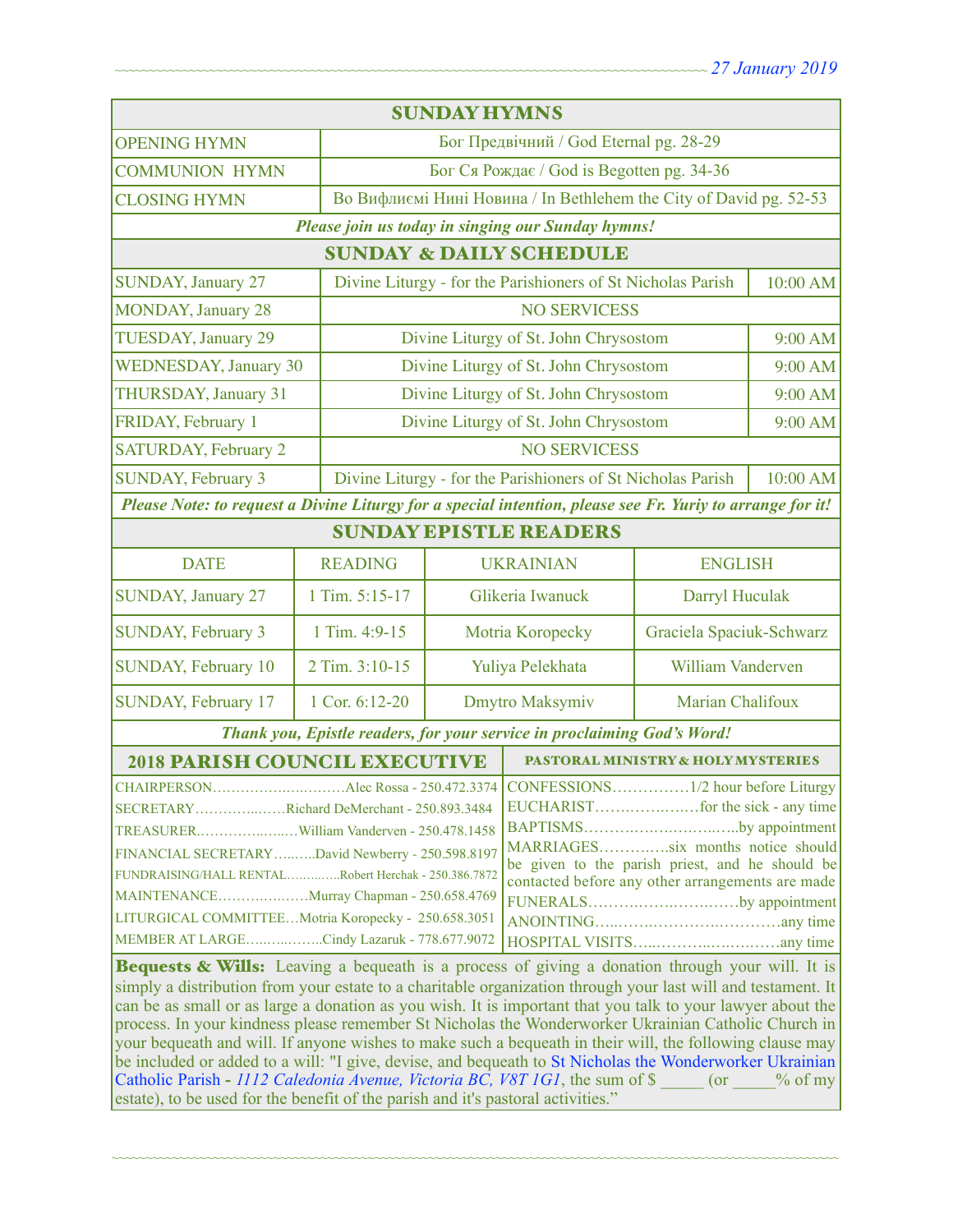# **Vibrant Parish Prayer**

**O** God, Creator of Heaven and Earth! Because of your indescribable love for us, you sent your Only-Begotten Son, Our Lord and Saviour, Jesus Christ - The Way, The Truth, and The Life and our Salvation. In His name, we turn to You. Strengthen our hearts and minds in Christian love and in unity of purpose as we strive to build a Vibrant Parish. Give us the grace to model our lives according to the Word of God. Instill in us the desire to pray and to celebrate the Holy Mysteries as one Christian Family in our Parish Community. Inspire us to follow Your great command to be a servant to the less fortunate among us! Grant this, O Lord, through the mercies and love for mankind of Your Only-Begotten Son with whom You are blessed, together with Your All-Holy, Good and Life-Giving Spirit, now and forever and ever. Amen!



# **St. Nicholas Parish**

**A Place To Encounter The Living Christ** Through the word, the Holy Mysteries & Prayer, Serving One's Neighbor, Leadership Fostering & Serving Unity and Missionary Spirit (His Beatitude Sviatoslav)



# **Молитва Живої Парафії**

**Г**осподи Ісусе Христе, Пастирю Добрий, як колись Ти пригорнув заблуканих овечок, щоб вони пізнали Твій голос і були Твоїм стадом, так і сьогодні глянь ласкаво з небесних висот на нашу парафію та зішли на неї Твого Святого Духа, щоб вона була місцем пізнання радості Доброї Новини. Скріплюй нас Твоєю присутністю та єднай нас кожночасно в молитві. Даруй нам духа служіння ближньому, щоб у нашій парафії кожний міг зустріти Тебе, милостивого Бога. Благослови наш духовний провід Твоєю мудрістю і дай, щоб ніхто з нас не шкодував ні часу, ні талантів, ні матеріальних дібр для розбудови Твого царства. Єднай нас у мирі та злагоді, щоб ми були Твоєю спільнотою любові. Всели в нас місійного духа, щоб ми стали тим світилом євангельського слова, молитви і добрих діл, що кличе кожного до участі в Божественному житті, щоб славилося, Спасе, Твоє Ім'я з безначальним Твоїм Отцем та пресвятим, благим і животворящим Твоїм Духом нині, і повсякчас, і на віки віків. Амінь.

# DIVINE LITURGY PROPERS

*The Divine Liturgy - An Anthology for Worship: Liturgy - pg. 270-318; propers - pg. 337, 804 The Liturgy prescribed for today is that of St. John Chrysostom.* 

**Troparion, Tone 3**: Let the heavens be glad, let the earth rejoice,\* for the Lord has done a mighty deed with His arm.\* He trampled death by death. He became the first-born of the dead;\* He saved us from the abyss of Hades\* and granted great mercy to the world.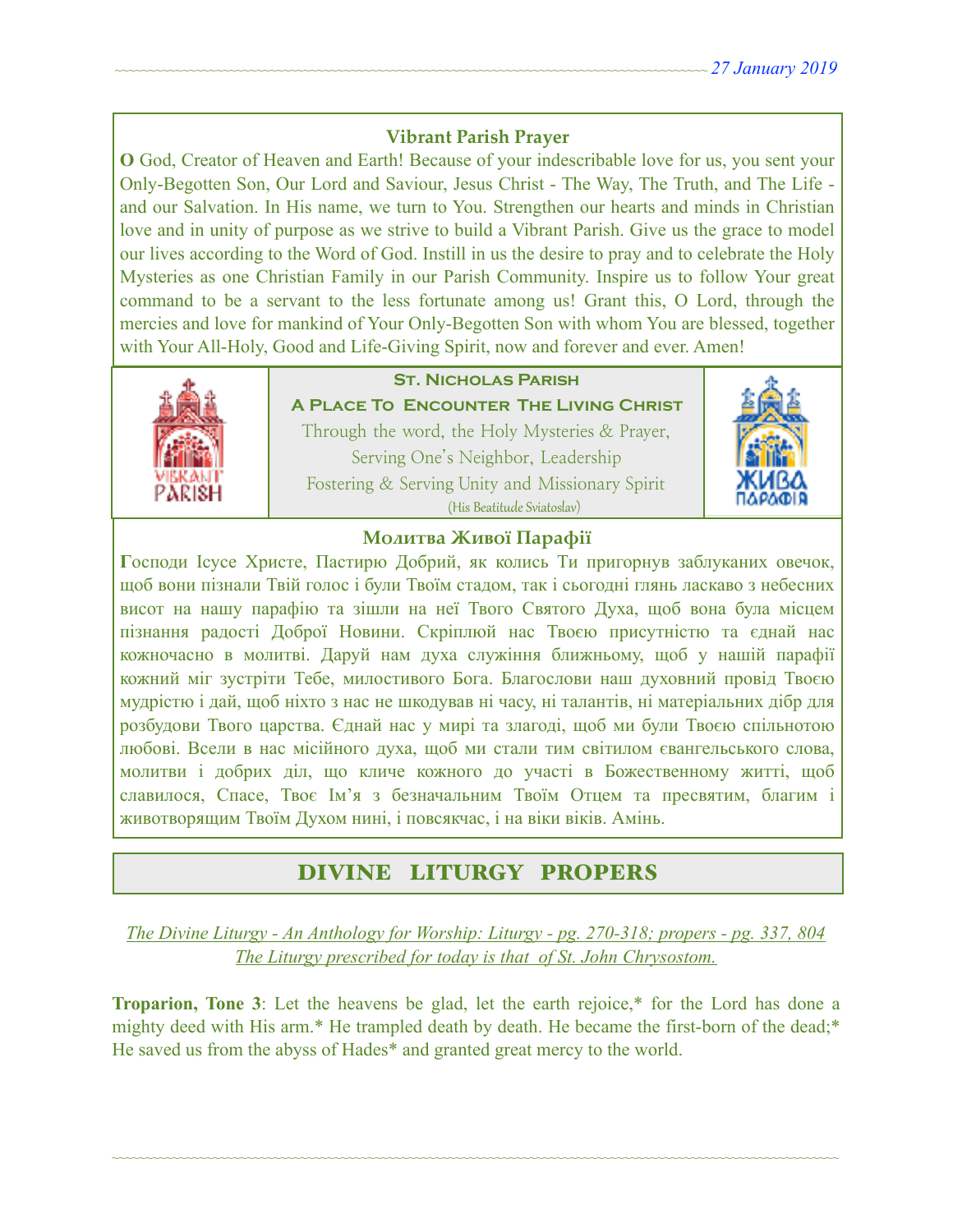**Troparion, Tone 8:** The divine Church rejoices<sup>\*</sup> and the whole world keeps feast with radiance<sup>\*</sup> at the transfer of your relics, O venerable hierarch John Chrysostom.\* Your life as a bishop was godly\* and you willingly became a martyr.\* Therefore we cry to you, O martyr, passion-bearer and hierarchs' companion:\* Pray to Christ God that our souls may be saved.

**Glory: Kontakion, Tone 3:** You rose from the tomb, O compassionate Lord,\* and led us out from the gates of death.\* Today Adam exults and Eve rejoices,\* and the prophets together with the patriarchs\* unceasingly acclaim the divine might of Your power.

**Now: Kontakion, Tone 1:** The precious Church rejoices mystically\* at the transfer of your holy relics\* and treasuring them as costly gold\* it lavishly grants to those who hymn you the grace of healing,\* by your prayers, O John the Golden-mouthed.

**Prokeimenon, Tone 3:** Sing to our God, sing; sing to our King, sing. *Verse:* Clap your hands, all you nations; shout unto God with the voice of joy.

**Prokeimenon, Tone 1:** My mouth shall speak wisdom and the meditation of my heart understanding.

**Epistle - 1 Tim. 1:15-17 - A Reading from the Letter of Saint Apostle Paul to Timothy:**  Timothy my son, the saying is sure and worthy of full acceptance, that Christ Jesus came into the world to save sinners—of whom I am the foremost. But for that very reason I received mercy, so that in me, as the foremost, Jesus Christ might display the utmost patience, making me an example to those who would come to believe in him for eternal life. To the King of the ages, immortal, invisible, the only God, be honour and glory for ever and ever. Amen.

**Alleluia, Tone 3:** *Verse:* In You, O Lord, have I hoped that I may not be put to shame for ever. *Verse:* Be a protector unto me, O God, and a house of refuge to save me. *Verse:* The mouth of the just man shall meditate wisdom and his tongue shall speak judgment. *Verse:* The law of his God is in his heart, and his steps will not falter.

**Gospel - Luke 18:35-43 -** At that time, as Jesus approached Jericho, a blind man was sitting by the roadside begging, and hearing a crowd going by, he inquired what was happening. They told him, "Jesus of Nazareth is passing by." He shouted, "Jesus, Son of David, have pity on me!" The people walking in front rebuked him, telling him to be silent, but he kept calling out all the more, "Son of David, have pity on me!" Then Jesus stopped and ordered that he be brought to him; and when he came near, Jesus asked him, "What do you want me to do for you?" He replied, "Lord, please let me see." Jesus told him, "Have sight; your faith has saved you." He immediately received his sight and followed him, giving glory to God. When they saw this, all the people gave praise to God.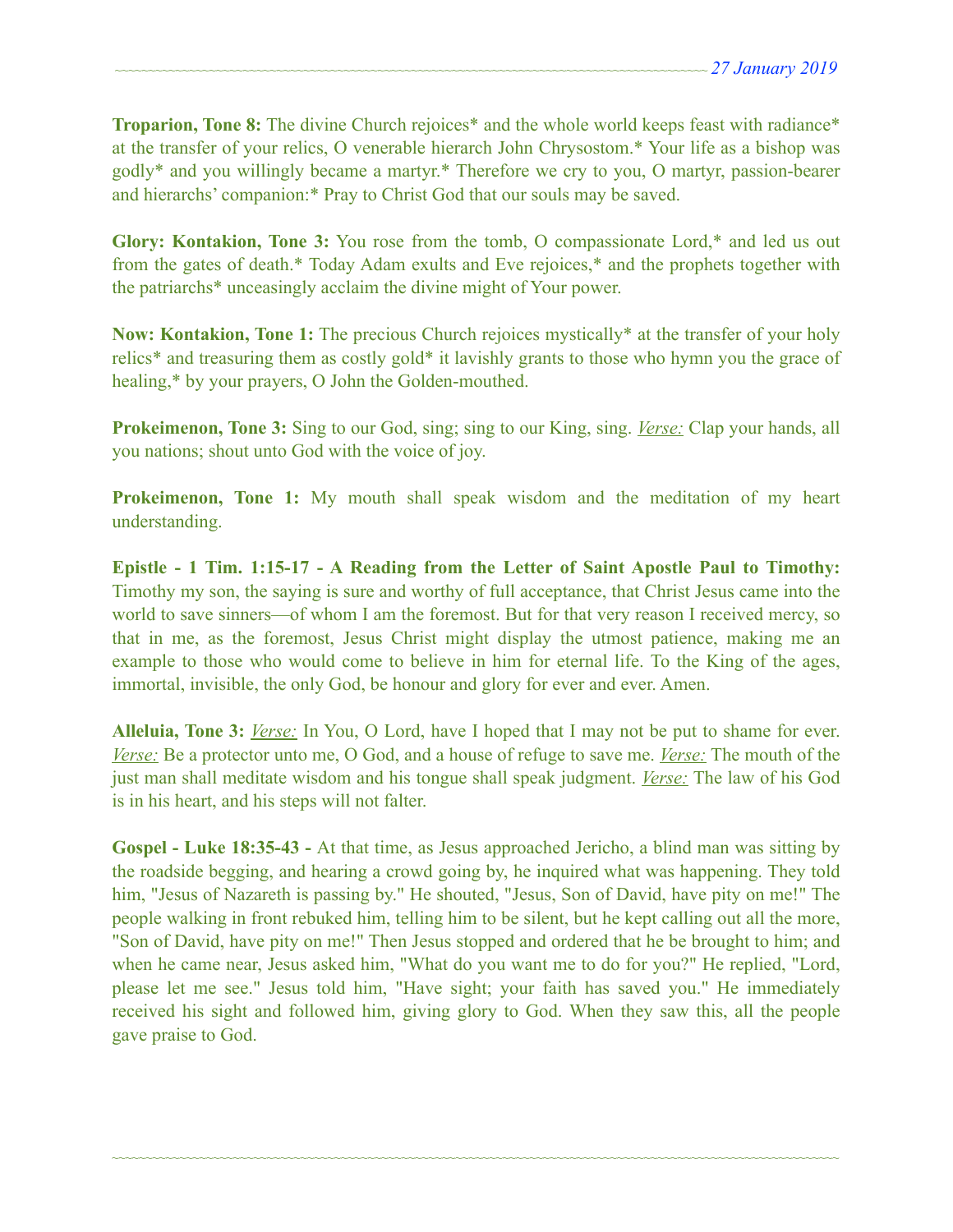**Communion Hymn:** Praise the Lord from the heavens;\* praise Him in the highest.\* The just man shall be in everlasting remembrance;\* of evil hearsay he shall have no fear.\* Alleluia, alleluia,\* alleluia.

**Prayer After Holy Communion:** Having been made worthy to partake in a mystical way of Your immaculate Body and precious Blood, O Christ our God, I acclaim and bless, worship and glorify You, and proclaim the greatness of Your saving acts, now and for ever and ever. Amen. *(more Prayers After Holy Communion on pg. 324-326 in the Anthology book).* 

### $\left| \diamond \right| \diamond \left| \diamond \right|$

**Тропар, глас 3:** Нехай веселяться небеснії, нехай радуються земляни,\* бо показав владу рукою Своєю Господь,\* Він смертю смерть подолав,\* первістоком з-поміж мертвих став,\* визволив нас із глибин аду,\* і подав світові велику милість.

**Слава: Кондак, глас 3:** Воскрес Ти нині з гробу, Щедрий,\* і нас візвів із брам смерти;\* нині Адам веселиться і радіє Єва,\* разом же і пророки з патріярхами безустанно оспівують\* божественну могутність влади Твоєї.

**І нині: Богородичний, глас 3:** Діва сьогодні стоїть перед нами у храмі\* та з хорами святих невидимо за нас молиться Богу.\* Ангели з архиєреями поклоняються, апостоли ж з пророками радуються;\* бо за нас благає Богородиця споконвічного Бога.

**Прокімен, глас 3:** Співайте Богові нашому, співайте;\* співайте цареві нашому, співайте. *Стих:* Всі народи, заплещіть руками, кликніть до Бога голосом радости.

**Апостол - 1 Тим. 1:15-17 - До Тимотея друге послання Св. Ап. Павла читання:** Сину Тимотею, вірне це слово й повного довір'я гідне, що Христос Ісус прийшов у світ, щоб спасти грішних, з яких я – перший. Але я був на те помилуваний, щоб Ісус Христос на мені першім показав усю свою довготерпеливість, на приклад тим, що мають увірувати в нього на вічне життя. Цареві ж віків, нетлінному, невидимому, єдиному Богу честь і слава на віки вічні! Амінь.

**Алилуя, глас 3:** *Стих:* Вислухає тебе Господь у день печалі, захистить тебе ім'я Бога Якова. *Стих:* Господи, спаси царя і вислухай нас, коли будемо взивати до Тебе.

**Євангеліє - Лука 18:35-43 -** У той час, як Ісус наближався до Єрихону, один сліпий сидів край дороги й просив милостині. Почувши, що народ іде мимо, він спитався, що б воно могло бути. Йому сказали, що це Ісус Назарянин проходить. І він почав голосно кричати: "Ісусе, Сину Давидів, змилуйся надо мною!" Ті, що йшли попереду, сварилися на нього, щоб замовчав, та він кричав ще дужче: "Сину Давидів, змилуйся надо мною!" Ісус зупинився і звелів привести його до себе. І коли той наблизився до нього, спитав: "Що хочеш, щоб я зробив тобі?" "Господи", – сказав той, – "щоб я прозрів!" Ісус сказав до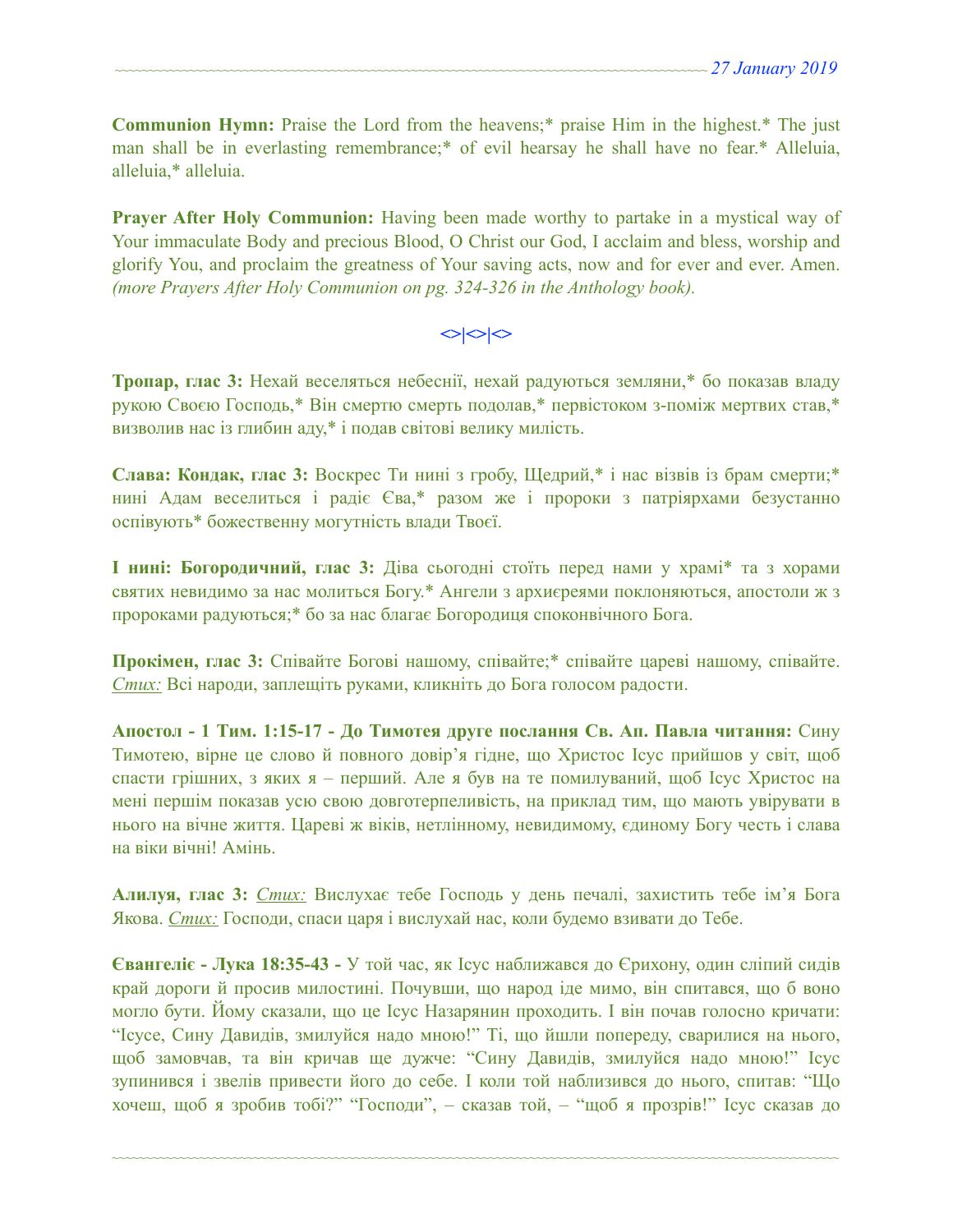нього: "Прозри! Віра твоя спасла тебе." І вмить прозрів той і пішов за Ісусом, славлячи Бога. І ввесь народ, побачивши те, віддав хвалу Богові.

**Причасний:** Хваліте Господа з небес,\* хваліте Його на висотах. Алилуя, алилуя, алилуя.

**Молитва По Святім Причастю:** Таїнственно удостоївшись бути причасником Твого пречистого тіла і чесної крови, Христе Боже, оспівую і благословлю, поклоняюся, і славлю, і величаю спасіння Твої, Господи, нині і повсякчас, і на віки вічні. Амінь. *(більше Молитов По Святім Причастю на ст. 80-87 в маленькій книжечці "Божественна Літургія")*.

### ANNOUNCEMENTS

- ✦**CHRISTMAS CANDLE UPDATE:** On behalf of the Ukrainian Catholic Eparchy of New Westminster and myself, we would like thank all who took part in our global fundraising program, "**Christmas Candle**/**Різдвяна свічка**", for Caritas Ukraine. Because of all your generous donations, we were able to help needy, disadvantaged, disabled and orphaned children in Ukraine. This year we raised **\$3285**, bringing us to a total of **\$26,094** collected for Caritas Ukraine since the start of our appeal in 2012. Щиро дякуємо всім тим що взяли участь і нехай Бог благословить Вас. Thank You and God Bless -- Dana Koren Lupynis. For more information, please contact Dana Koren Lupynis or Natalia Lupynis at *[nweparchy.christmascandle@gmail.com](mailto:nweparchy.christmascandle@gmail.com)* and follow us on Facebook at *Caritas "Christmas Candle/Різдвяна свічка" Campaign, sponsored by NWEparchy*.
- ✦**OUR CONDOLENCES TO GRACIELA SCHWARZ** on the loss of her mother ANA MARÍA GLINKA SPACIUK who passed away on Friday, January 18 in Argentina. May our Lord place Ana Maria's soul in the place where all the saints abide, and may her memory be everlasting - Вічная пам'ять!
- ✦**ANNUAL GENERAL MEETING:** Sunday, February 10.
- ✦**PRAYER REQUEST:** Please keep in your prayers GORD HRYHORYSHEN and other members of our parish, our family and friends who are ailing, in hospitals, nursing homes and those who are not able to join actively in their community.
- ✦**ST. NICHOLAS BOOK STORE:** The Divine Liturgy An Anthology of Worship **\$25**; "Christ Our Pascha" Catechism of the Ukrainian Catholic Church/"Христос Наша Пасха" Катехизм Української Католицької Церкви - **\$25**; "Sing to Our God" hymn book - **\$15**; Молитовник "Прийдіте Поклонімся" - **\$10;** "The Rosary - The Prayer Rule of the Mother of God in the Ukrainian Catholic Church" - **\$10.**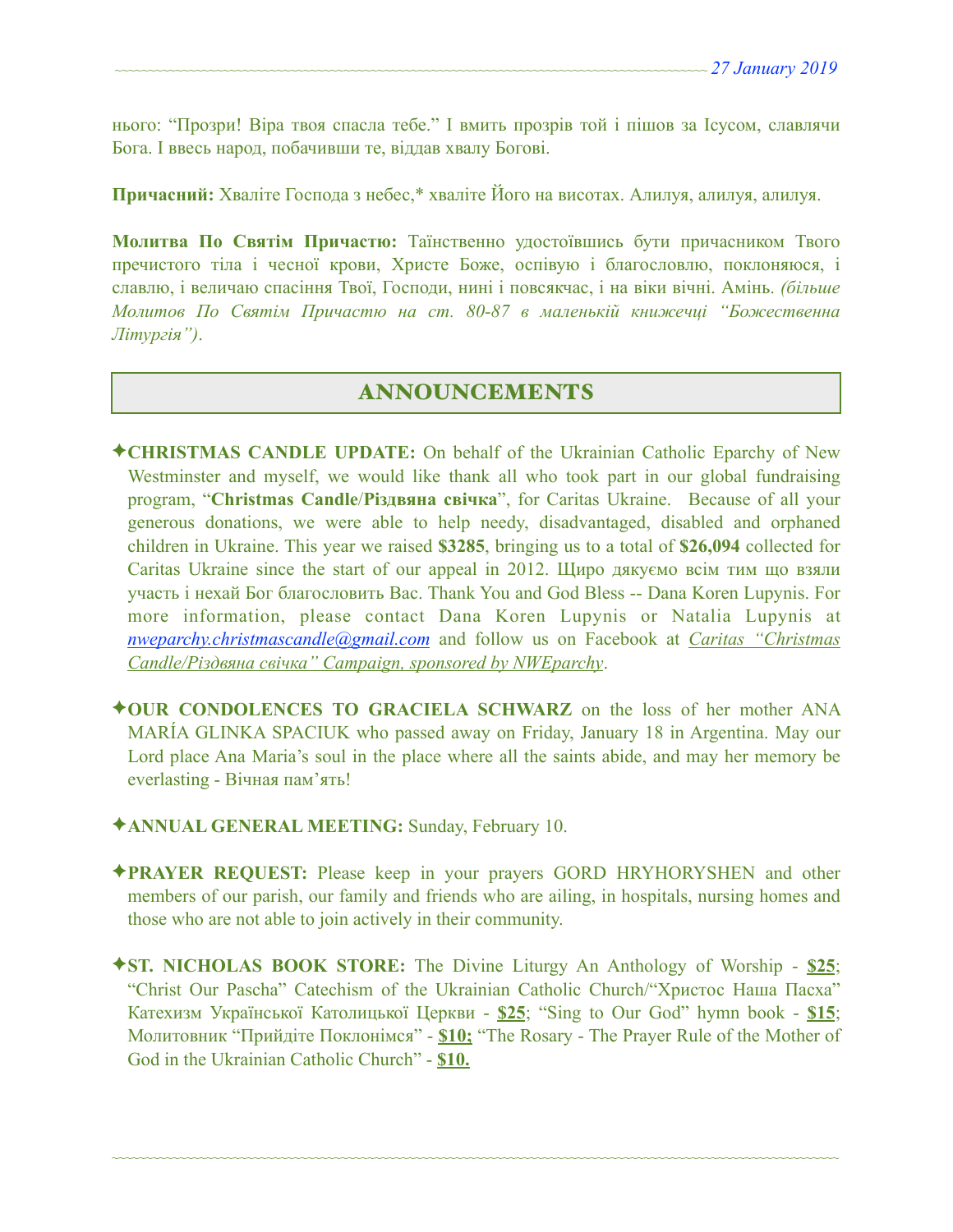- ✦**PARISH CALENDAR OF BIRTHDAYS & ANNIVERSARIES:** If you would like to be included in our Parish Calendar of Birthday and Anniversary celebrations, please put date in our calendar located at the church vestibule. Each week, we will list the names in our parish bulletin so we can celebrate these happy occasions together!
- ✦**JOIN OUR CHOIR:** Do you enjoy singing? Please consider joining our St Nicholas Parish Choir and remember that we ALWAYS looking for new members! Contact Motria Koropecky for details at 250.658.3051.
- ✦**CATECHISM ANNOUNCEMENT:** "*And they were bringing to Him also the infants, in order that He may be touching them; but after the disciples saw it, they rebuked them. But Jesus called them to Himself and said, Let alone the little children to come to Me, and cease hindering them; for of such is the kingdom of God*." We are happy to welcome all children to our St. Nicholas The Wonderworker catechism program. Weekly classes are scheduled Sunday morning during Divine Liturgy. We want your children to learn more about their Catholic faith, sacred scripture, feast days, and religious practices and customs of the Ukrainian Catholic church. If you have any questions, please do not hesitate to contact Marian Chalifoux at 250.507.1005.
- ✦**THRIFTY'S PRE-PAID FOOD CARDS** We all have to buy groceries. Why not have 6% of it returned back to the church at no extra charge! Cards are available in \$100, \$200, and \$500 denominations. Talk to Alec after today's liturgy to pre- order your cards. We need to sell A LOT of them! We encourage you to consider purchasing them for yourselves as gifts too.
- ✦**BE A STEWARD:** Have you ever wondered what more can you do to help our parish? Here are some suggestions: **Steward** of property security; **Steward** of grounds cleaning; **Steward** of cleaning church; **Steward** of church linen; **Steward** of outreach; **Steward** of caring; **Steward** of prayer; **Steward** of service. Quite often, our homebound or senior members, once active in their younger years, want to find purpose in their senior years. It's not only about doing but about "BEING" present to others. Contact Fr. Yuriy **OR** Darlene DeMerchant for more information. You will be amazed how "BEING" can make a difference.
- ✦**PARISH LIBRARY:** please visit our parish library and browse through the books on spirituality, church history, iconography, history of the Ukrainians in Canada, children's books and more… The library is located in the church vestibule. Please use a library book sign out form when borrowing a book.
- ✦**SUNDAY COFFEE VOLUNTEERS** act as hosts and serve light refreshments following the Sunday morning Divine Liturgy, providing an opportunity for the faithful to socialize with friends and visitors following their shared worship experience. We thank all of our parishioners who kind volunteer to serve refreshments. Whether you are new to the Parish, or are a longtime members, please join us for coffee. Please speak with Robert if you would like to volunteer.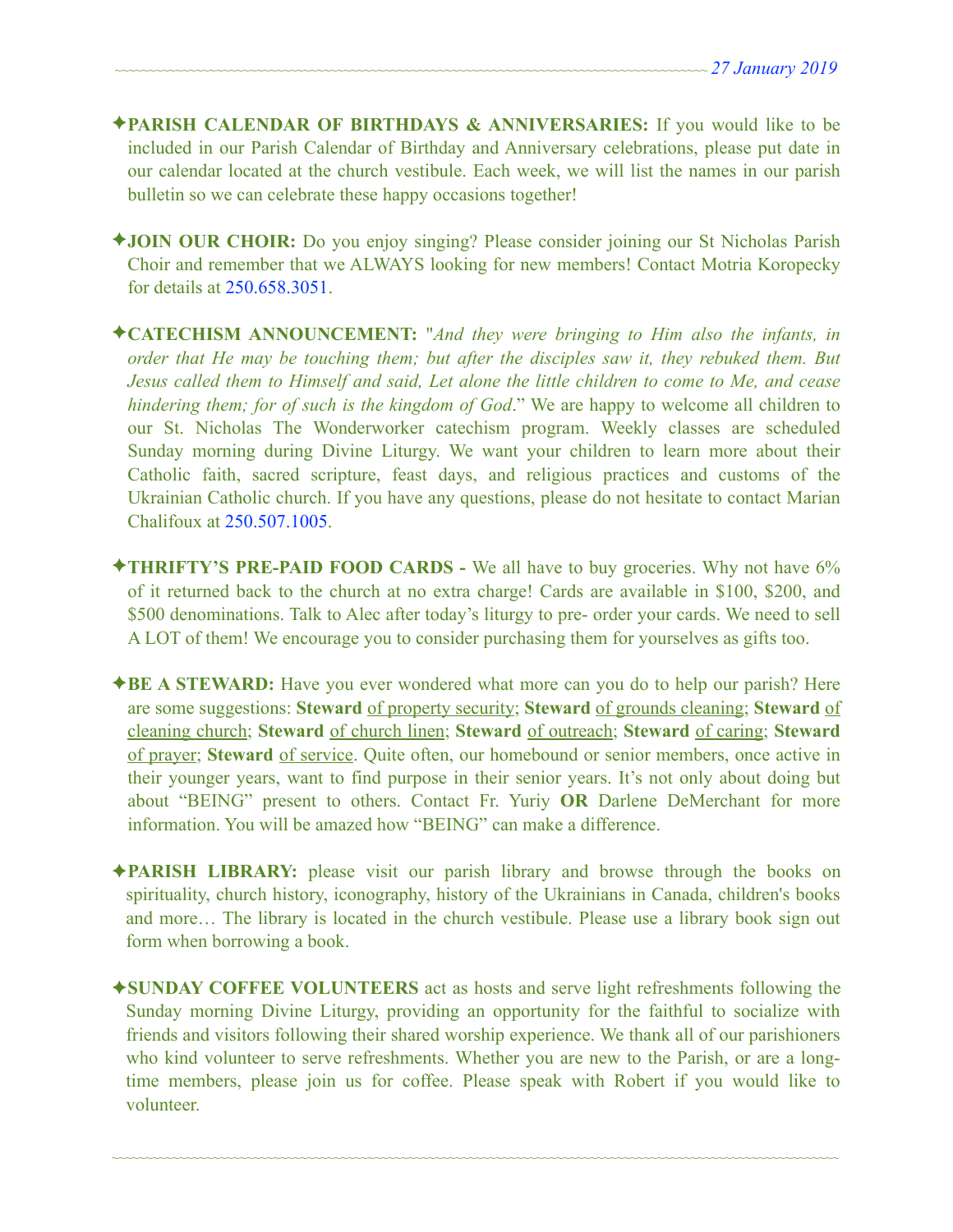- ✦**WE SHARE THE AIR:** Please keep it healthy and fragrant free. Someone in this area is scent-sitive. The chemicals used in scented products can make some people sick, especially those with fragrance sensitivities, asthma, allergies and other respiratory ailments. PLEASE DO NOT \*wear perfume, cologne, lotion, aftershave and other fragrances; \*USE unscented personal care products. Be Sensitive to Others. Thank you for your understanding. *St. Nicholas parish.*
- ✦**JANUARY 20, SUNDAY DONATIONS**  Coffee: \$18.25; Vigil lights: \$15.60; Loose collection: \$45.00; Envelope collection: \$372.00; Pre-authorized donations Jan 14 to Jan 20: \$120.00 **TOTAL: \$570.85**

## POPE FRANCIS TELLS CHRISTIANS TO SHARE THEIR GIFTS WITH EACH OTHER

 The path to Christian unity takes a willingness to acknowledge and share in the gifts other Christian communities have also received, Pope Francis said at an ecumenical Vespers service Friday.

 To take the first step toward unity requires humble recognition of the fact that the blessings Catholics and other Christians have received do not belong to them by "right," but are a gift meant to be shared with others.

 "Then, we must acknowledge the value of the grace granted to other Christian communities," he continued. "As a result, we will want to partake of the gifts of others. A Christian people renewed and enriched by this exchange of gifts will be a people capable of journeying firmly and confidently on the path that leads to unity."

 In his homily, Pope Francis reflected on the week's theme, "Seek to be truly just," inspired by the line from Deuteronomy which says: "Justice, justice alone shall you pursue, so that you may live and possess the land the Lord, your God, is giving you."

 One of the grave injustices of today, he said, is the vast disparity in wealth which exists in many countries around the world.

 "When society is no longer based on the principle of solidarity and the common good, we witness the scandal of people living in utter destitution amid skyscrapers, grand hotels and luxurious shopping centers," he said. "We have forgotten the wisdom of the Mosaic law: if wealth is not shared, society is divided."

 He pointed out that in St. Paul's Letter to the Romans, the same idea is applied to the Christian community: "those who are strong must bear with the weak."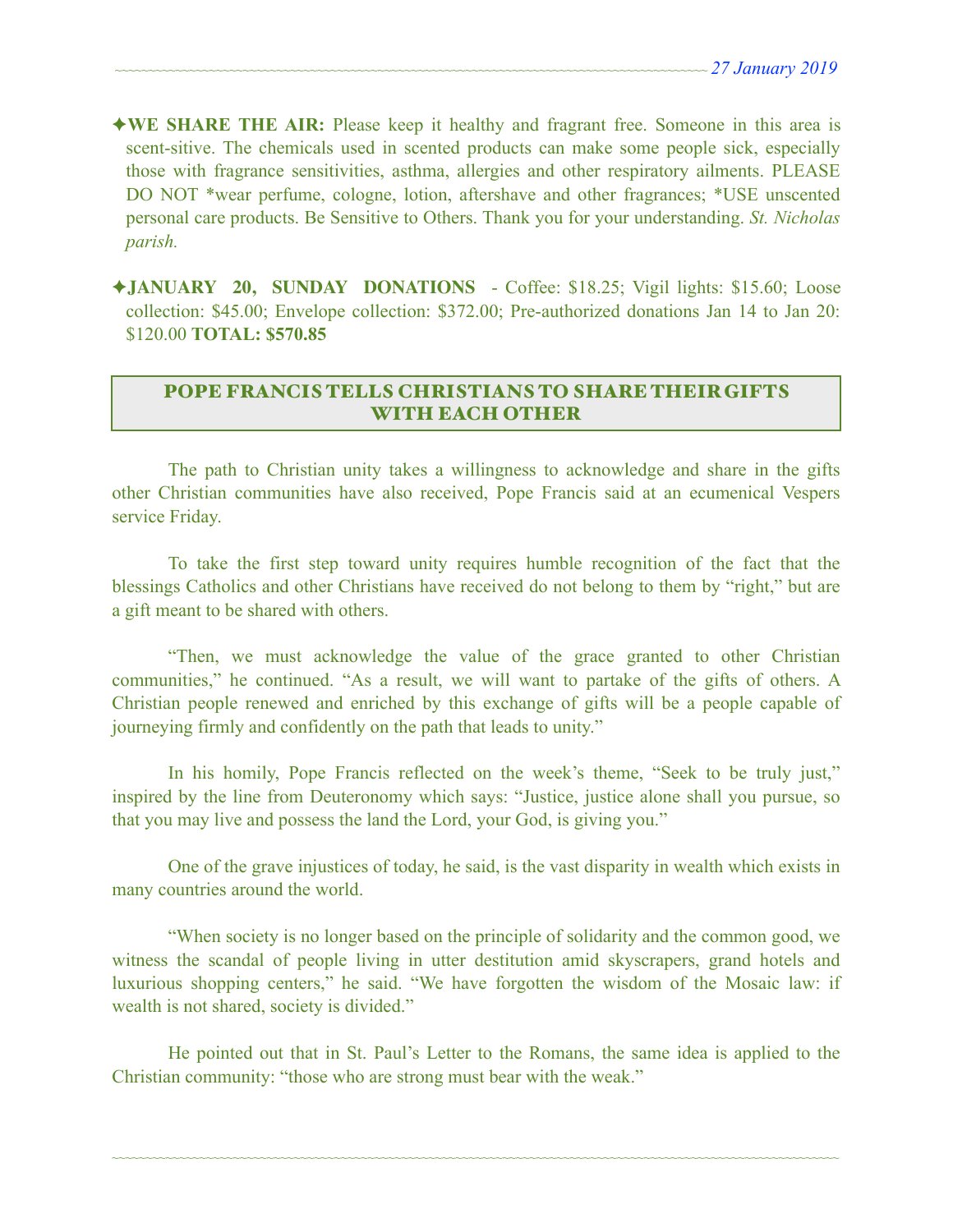"Following Christ's example, we are to make every effort to build up those who are weak. Solidarity and shared responsibility must be the laws that govern the Christian family," Francis urged.

 He also reminded Christians that it is a "grave sin to belittle or despise the gifts that the Lord has given our brothers and sisters, and to think that God somehow holds them in less esteem<sup>"</sup>

 "When we entertain such thoughts, we allow the very grace we have received to become a source of pride, injustice and division. And how can we then enter the promised kingdom?" he asked.

 "It is easy to forget the fundamental equality existing among us," he said, "that once we were all slaves to sin, that the Lord saved us in baptism and called us his children. It is easy to think that the spiritual grace granted us is our property, something to which we are due."

 "The gifts we have received from God can also blind us to the gifts given to other Christians," he noted.

 The Vespers was attended by representatives of various Churches and ecclesial communities, including the Eastern Orthodox, Oriental Orthodox, Anglicans, and students from the Ecumenical Institute of Bossey in Finland. Members of the Pontifical Council for Promoting Christian Unity were also present.

*[catholicnewsagency.com](http://catholicnewsagency.com)*

# TRANSFER OF THE PRECIOUS RELICS OF OUR FATHER AMONG THE SAINTS JOHN CHRYSOSTOM



 Saint John Chrysostom This great ecumenical teacher and hierarch died in the city of Comana in the year 407 on his way to a place of exile. He had been condemned by the intrigues of the empress Eudoxia because of his daring denunciation of the vices ruling over Constantinople. The transfer of his venerable relics was made in the year

438, thirty years after the death of the saint during the reign of Eudoxia's son emperor Theodosius II (408-450).